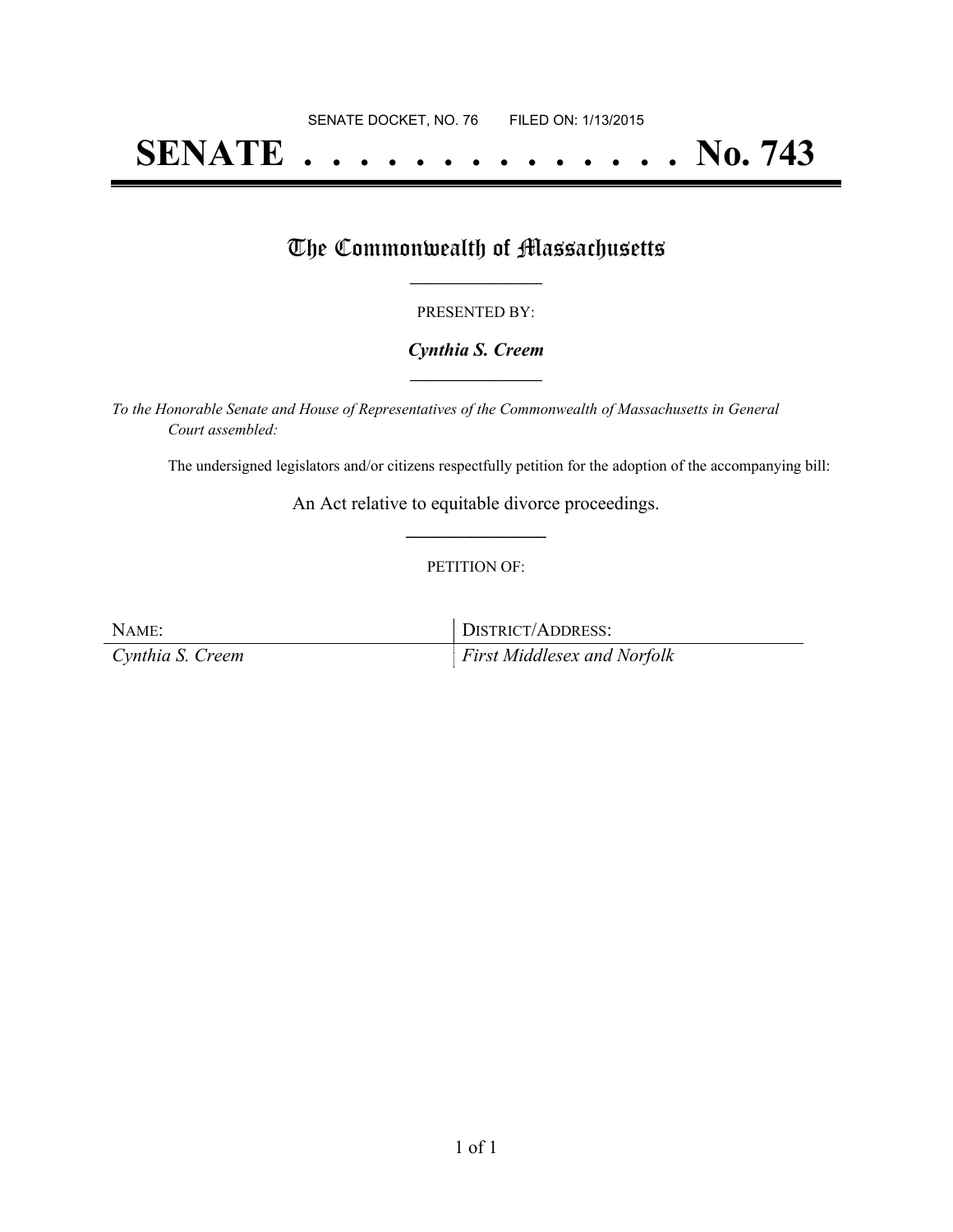#### SENATE DOCKET, NO. 76 FILED ON: 1/13/2015

# **SENATE . . . . . . . . . . . . . . No. 743**

By Ms. Creem, a petition (accompanied by bill, Senate, No. 743) of Cynthia S. Creem for legislation relative to divorce procedures and judgments in certain Probate Court decisions. The Judiciary.

## [SIMILAR MATTER FILED IN PREVIOUS SESSION SEE SENATE, NO. *685* OF 2013-2014.]

# The Commonwealth of Massachusetts

**In the One Hundred and Eighty-Ninth General Court (2015-2016) \_\_\_\_\_\_\_\_\_\_\_\_\_\_\_**

**\_\_\_\_\_\_\_\_\_\_\_\_\_\_\_**

An Act relative to equitable divorce proceedings.

Be it enacted by the Senate and House of Representatives in General Court assembled, and by the authority *of the same, as follows:*

#### 1 SECTION 1. Chapter 208 of the General Laws is hereby amended by striking out the

2 third paragraph of Section 1A and inserting in place thereof the following paragraph:-

3 If the finding is in the affirmative the court shall approve the agreement and enter a

4 Judgment of Divorce Nisi.

5 SECTION 2. Section 1B of Chapter 208 of the General Laws is hereby amended by

- 6 striking out section lB and inserting in place thereof the following section:-
- 7 Section 1B. Irretrievable breakdown of marriage; commencement of action; waiting
- 8 period; unaccompanied complaint procedure.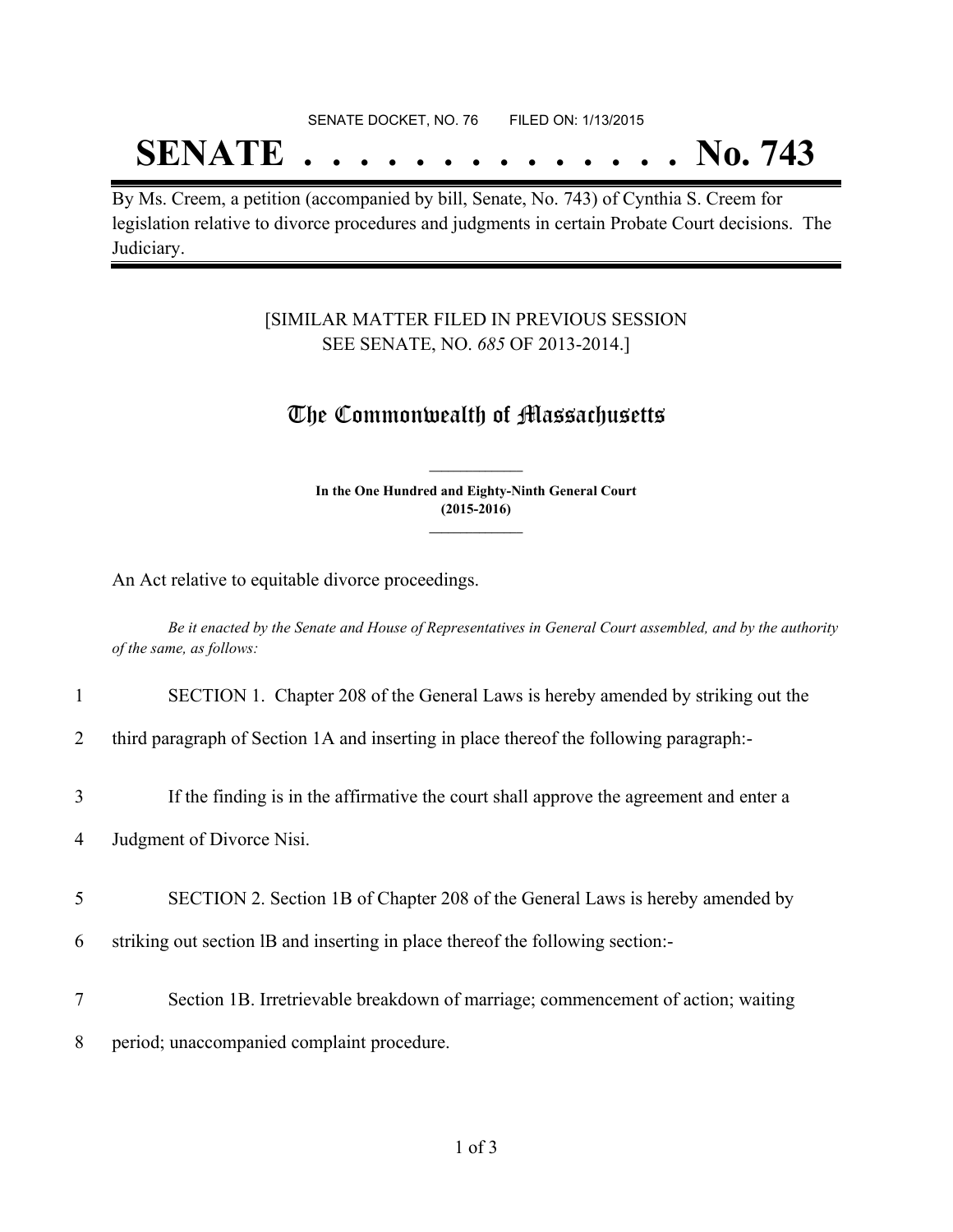An act for divorce on the ground of an irretrievable breakdown of the marriage may be commenced by the filing of the complaint unaccompanied by the signed statement and dissolution agreement the parties require under section 1A. No earlier than thirty days after the filing of the complaint there shall be a hearing and the court may enter a judgment of divorce Nisi if the court finds that there has existed, for the period following the filing of the complaint and up to the date of the hearing, a continuing irretrievable breakdown of the marriage. Notwithstanding the foregoing, at the election of the court hereunder, the aforesaid thirty day period may be waived to alloy the consolidation for the purposes of hearing a complaint commence under this section with a complaint for divorce commenced by the opposing party under section 1. The filing of a complaint for divorce under this section shall not affect the ability of the defendant to obtain a hearing on a complaint for divorce filed under section 1, even if the aforesaid thirty day period has not yet expired. Said thirty day period shall be determined from the filing of a complaint for divorce. In the event that a complaint for divorce is commenced in accordance with the provisions of section 1A or is for a cause set forth under section 1, and said complaint is later amended to set forth the ground established in this section, the thirty day period herein set forth shall be computed from the date of the filing of said complaint. As part of the enter of the judgment of divorce Nisi, appropriate orders shall be made by the court with respect to custody, support and maintenance of children, and, in accordance with the provisions of section 34, for alimony and for disposition of marital property.

of 3